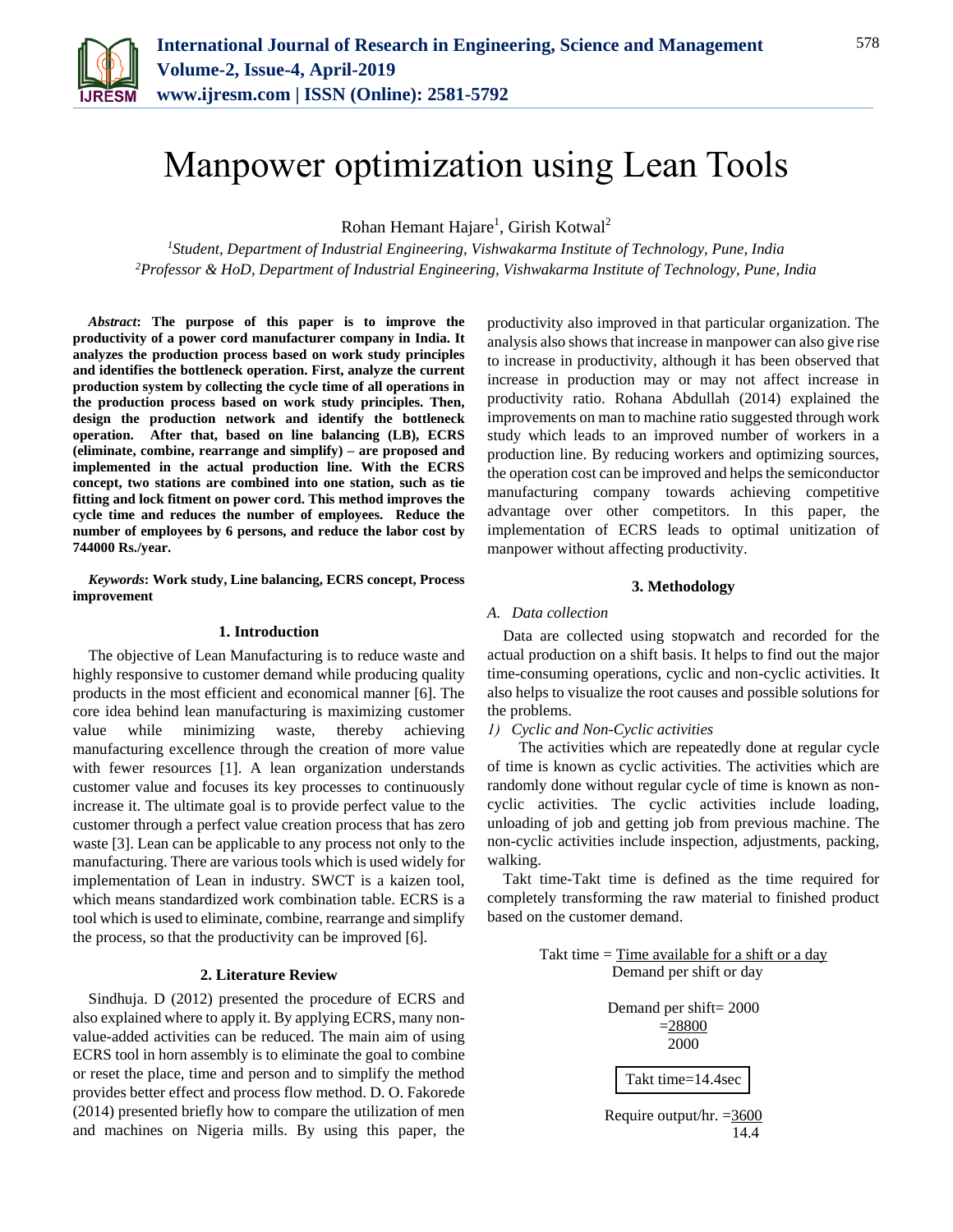

## **International Journal of Research in Engineering, Science and Management Volume-2, Issue-4, April-2019**

**www.ijresm.com | ISSN (Online): 2581-5792** 

### Require output/hr.=250

According to the takt time, required output of line is 250/hr.



#### Fig. 1. Process flow diagram

|                | Table 1                                    |                |      |
|----------------|--------------------------------------------|----------------|------|
|                | Cycle time of main line                    |                |      |
| S. No.         | <b>Process Name</b>                        | M/P            | CT   |
|                | Length checking                            |                | 7.2  |
| $\overline{2}$ | H.V Testing                                |                | 8    |
| 3              | Insertion of spring                        |                | 6.3  |
| 4              | Taping                                     |                | 6    |
| 5              | Double tie fitting &cutting                | 1              | 12.3 |
| 6              | crimping                                   |                | 7    |
| 7              | Insertion of 4wire in a housing with a cap | $\overline{c}$ | 9    |
| 8              | TPA insertion                              |                | 10   |
| 9              | <b>Blackout checking</b>                   |                | 7    |
| 11             | Taping                                     | $\mathfrak{D}$ | 8.2  |
| 12             | Sleeve insertion                           |                | 9.8  |
| 13             | <b>CKT</b>                                 | $\overline{c}$ | 9    |
| 14             | Checking                                   | $\overline{c}$ | 9    |
| 15             | Folding &packing                           |                | 11.5 |



| Table 2 |                           |     |         |      |  |  |
|---------|---------------------------|-----|---------|------|--|--|
|         | Cycle time sub-Assembly 1 |     |         |      |  |  |
| S. No.  | <b>Process Name</b>       | M/P | Per Hr. | C.T  |  |  |
|         | Housing Insertion         |     | 273     | 13.2 |  |  |
| 2       | Housing Insertion         |     | 332     | 11   |  |  |
| 3       | Tube Insertion            |     | 581     | 6.2  |  |  |
| 4       | Taping                    |     | 493     | 7.3  |  |  |
| 5       | Crimping                  |     | 514     |      |  |  |
| 6       | visual inspection         |     | 400     | 9    |  |  |
| 7       | Taping                    |     | 500     | 7.2  |  |  |
| 8       | <b>Lock Fitment</b>       |     | 514     | 7    |  |  |
| 9       | Tie Band Fitment          |     | 514     | 7    |  |  |
| 10      | CKT                       |     | 360     | 10   |  |  |



Fig. 3. Cycle time of sub-assembly 1

| Table 3<br>Cycle time sub-Assembly 2 |                                   |                |         |      |
|--------------------------------------|-----------------------------------|----------------|---------|------|
| S. No.                               | <b>Process Name</b>               | M/P            | Per hr. | CT   |
|                                      | Sheathing                         |                | 529     | 6.8  |
| $\overline{c}$                       | Spring insertion                  |                | 383     | 9.4  |
| 3                                    | Taping                            |                | 545     | 6.6  |
| 4                                    | Tie fitting                       |                | 400     | 9    |
| 5                                    | Stripping                         |                | 404     | 8.9  |
| 6                                    | crimping                          | $\overline{c}$ | 414     | 4.35 |
|                                      | Tube & housing insertion with TPA |                | 379     | 9.5  |
| 8                                    | Tube & housing insertion with TPA |                | 450     | 8    |



| Table 4                  |  |
|--------------------------|--|
| Line output and manpower |  |

| Line          | output/hr. | manpower |
|---------------|------------|----------|
| Mainline      | 293        | 18       |
| subassembly-1 | 273        | 13       |
| subassembly-2 | 375        |          |
|               | Total      | 38       |



Fig. 5. Layout of assembly line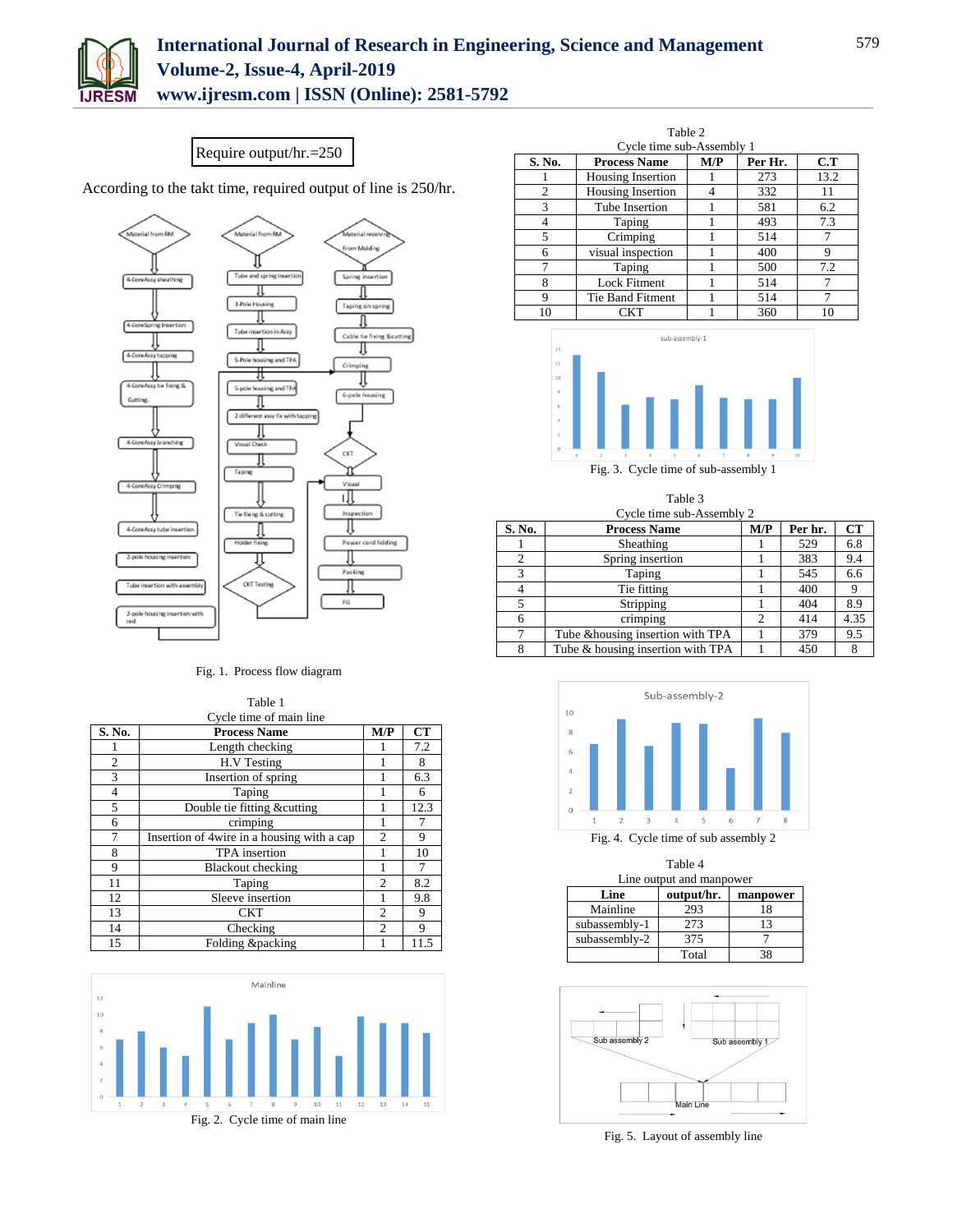

The Fig. 5 shows the arrangement of assembly line and material flow.

#### *B. Analysis*

The collected data are analyzed using lean tools such as SWCT, ECRS. ECRS tool is used for combining the workers, eliminating the unnecessary activities, rearranging the position and simplifying the process. Here ECRS is used for all workers and identified the problems.

#### *1) Elimination of operation*

In this stage the unwanted operation or additional manpower is eliminated.  $T = 11.5$ 

| таріе э |                        |               |                                  |  |  |  |
|---------|------------------------|---------------|----------------------------------|--|--|--|
|         | Eliminated operations  |               |                                  |  |  |  |
| S. No.  | <b>Process Before</b>  |               | <b>Process After</b>             |  |  |  |
|         | a) Length<br>checking  | b) HV testing | Length checking<br>$+HV$ testing |  |  |  |
| 2       | a) Spring<br>insertion | b) Taping     | Spring insertion<br>$+$ Taping   |  |  |  |

#### *2) Rearrange*

Rearrangement of sub assembly line 2 is carried out to reduce the motion.



Fig. 6. Layout before rearrangement

Here 1, 2, 3, 4 in fig. 6 are the sequence of operation carried out on the part.



Fig. 7. Layout after rearrangement

Here 1, 2, 3, 4 are the operations carried out on the part after rearrangement of workstations.



Rearranging the workstation has saved up to 27 mins per shift.

Time study after implementation of ECRS.

| Table 6             |                                        |                |         |      |  |  |
|---------------------|----------------------------------------|----------------|---------|------|--|--|
| Mainline cycle time |                                        |                |         |      |  |  |
| S. No.              | <b>Process Name</b>                    | M/P            | Per hr. | CT   |  |  |
|                     | Length checking $+ H.V$ Testing        |                | 400     | 9    |  |  |
| $\overline{2}$      | Insertion of spring +Tapping           |                | 400     | 9    |  |  |
| 4                   | Double tie fitting &cutting            |                | 257     | 14   |  |  |
| 5                   | crimping                               |                | 514     |      |  |  |
| 6                   | Insertion of 4wire in a housing with a | $\overline{c}$ | 450     | 8    |  |  |
|                     | cap                                    |                |         |      |  |  |
| 7                   | TPA insertion                          |                | 327     | 11   |  |  |
| 9                   | Taping                                 |                | 254     | 14.2 |  |  |
| 10                  | Taping                                 |                | 387     | 9.3  |  |  |
| 11                  | Sleeve insertion                       |                | 300     | 12   |  |  |
| 12                  | <b>CKT</b>                             | 1.5            | 386     | 9.3  |  |  |
| 13                  | VI                                     | 1.5            | 360     | 10.0 |  |  |
| 14                  | Folding &packing                       |                | 254     | 14.2 |  |  |



Fig. 9. Main line cycle time

| Table 7        |                          |     |         |      |
|----------------|--------------------------|-----|---------|------|
|                | Subassembly 1 cycle time |     |         |      |
| S. No.         | <b>Process Name</b>      | M/P | Per hr. | C.T  |
|                | Spring insertion         |     | 387     | 9.3  |
| $\overline{c}$ | Housing                  | 1   | 444     | 8.1  |
| 3              | Insertion                |     | 434     | 8.3  |
| $\overline{4}$ | Housing                  |     | 300     | 12   |
| 5              | Insertion                |     | 450     | 8    |
| 6              | Housing                  | 1   | 293     | 12.3 |
| 7              | Length checking          |     | 257     | 14   |
| 8              | visual inspection        | 1   | 655     | 5.5  |
| 9              | Tapping                  |     | 327     | 11   |
| 10             | Tie fitment              | 1   | 360     | 10   |
| 11             | Lock fitment             |     | 327     | 11   |
| 12             | <b>CKT</b>               |     | 300     | 12   |